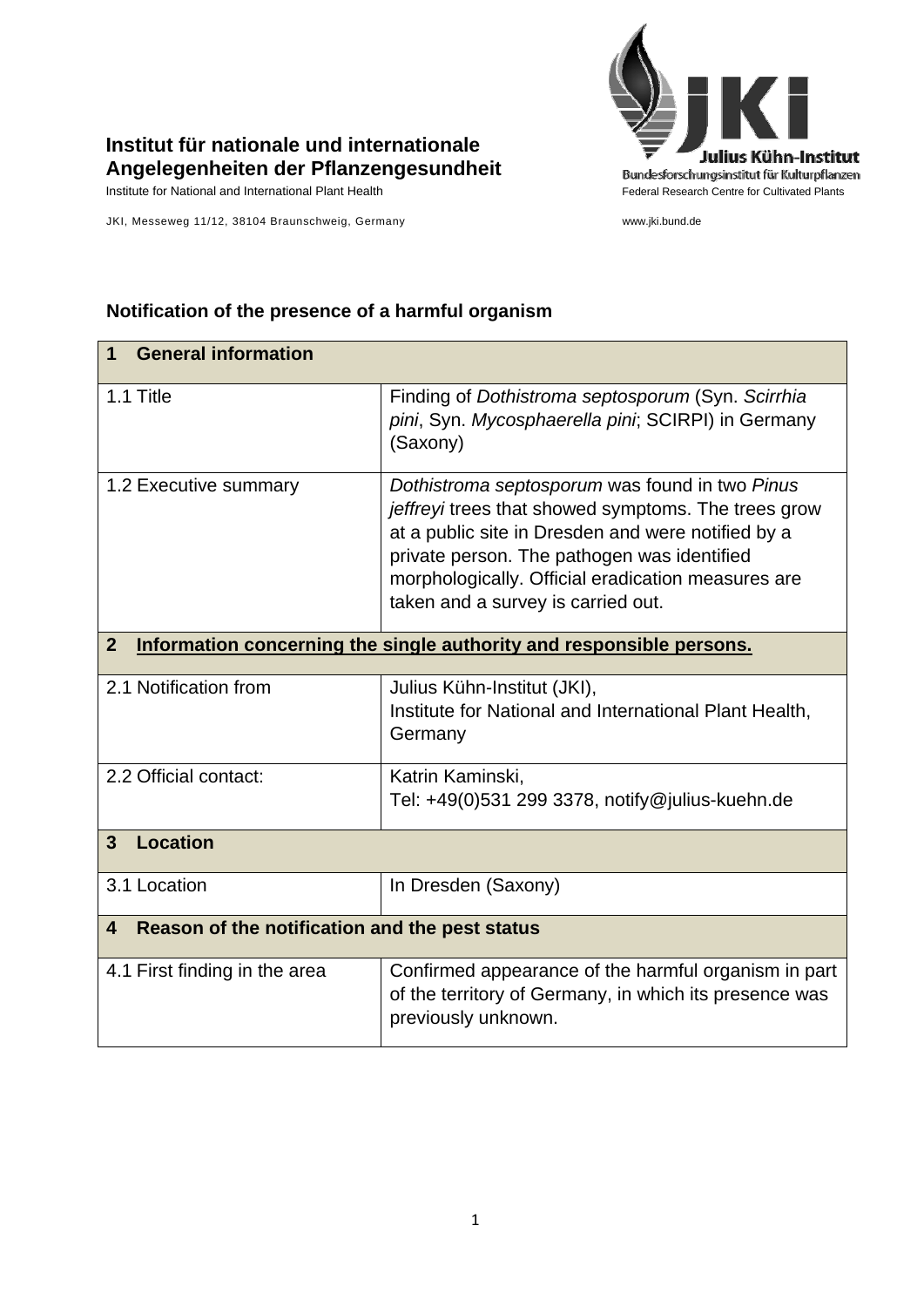| 4.2 Pest status of the area where the harmful                              | Transient, actionable, under                                      |
|----------------------------------------------------------------------------|-------------------------------------------------------------------|
| organism has been found present, after the                                 | eradication                                                       |
| official confirmation.                                                     |                                                                   |
| 4.3 Pest status in Germany before the official                             | Present, few occurrences                                          |
| confirmation of the presence, or suspected                                 |                                                                   |
| presence, of the harmful organism.                                         |                                                                   |
| 4.4 Pest status in Germany after the official                              | Present, few occurrences                                          |
| confirmation of the presence of the harmful                                |                                                                   |
| organism.                                                                  |                                                                   |
| Finding, sampling, testing and confirmation of the harmful organism.<br>5  |                                                                   |
| 5.1 How the presence or appearance of the                                  | Information submitted by a private                                |
| harmful organism was found.                                                | person.                                                           |
| 5.2 Date of finding:                                                       | 24 May 2016                                                       |
|                                                                            |                                                                   |
| 5.3 Sampling for laboratory analysis.                                      | Official samples were taken on 26<br>May 2016 from 2 trees (Pinus |
|                                                                            | jeffreyi) that showed symptoms.                                   |
|                                                                            |                                                                   |
| 5.4 Name and address of the Laboratory.                                    | Staatliche Betriebsgesellschaft für                               |
|                                                                            | Umwelt und Landwirtschaft, Saxony                                 |
| 5.5 Diagnostic method.                                                     | Morphological identification                                      |
| 5.6 Date of official confirmation of the harmful                           | 14 June 2016                                                      |
| organism's identity.                                                       |                                                                   |
| 6 Infested area, and the severity and source of the outbreak in that area. |                                                                   |
|                                                                            |                                                                   |
| 6.1 Size and delimitation of the infested area.                            | 2 trees are found to be infested.                                 |
| 6.2 Characteristics of the infested area and its                           | open air – public site, plants for                                |
| vicinity.                                                                  | planting (already planted)                                        |
| 6.3 Host plants in the infested area and its                               | Further Pinus trees grow in the                                   |
| vicinity.                                                                  | surroundings but they do not show                                 |
|                                                                            | any symptoms.                                                     |
| 6.4 Infested plant(s), plant product(s) and other                          | Pinus jeffreyi                                                    |
| object(s).                                                                 |                                                                   |
|                                                                            |                                                                   |
| 6.5 Vectors present in the area.                                           |                                                                   |
| 6.6 Severity of the outbreak.                                              | 2 trees are found to be infested.                                 |
|                                                                            | Other trees in the surroundings do                                |